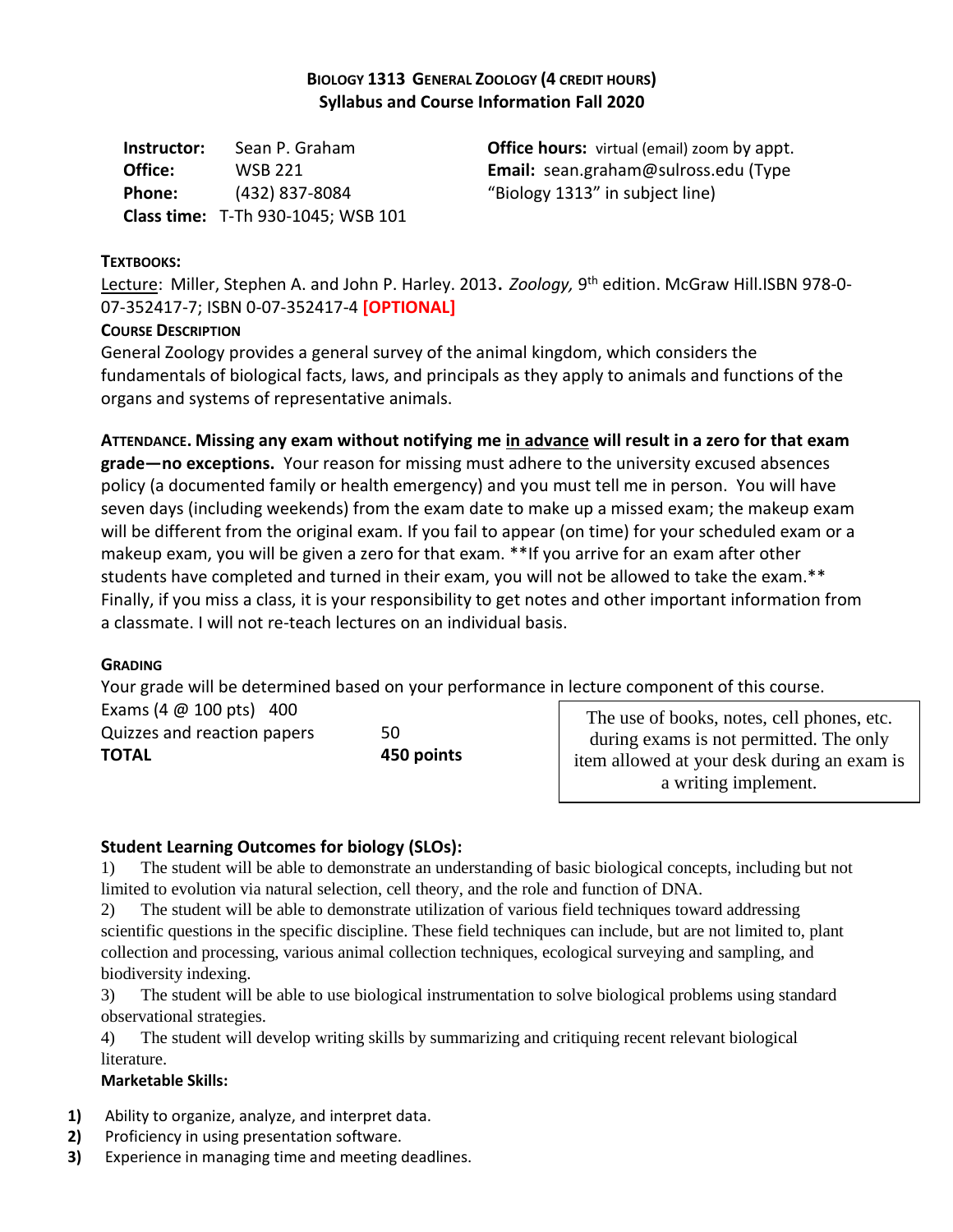- **4)** Ability to speak effectively and write concisely about scientific topics.
- **5)** Experience in the development of professional email correspondence.

| <b>Tentative schedule</b> (subject to change) |  |
|-----------------------------------------------|--|
|-----------------------------------------------|--|

| <b>Week</b>                          | <b>Topic</b>                                                                         | <b>Chapter</b> |
|--------------------------------------|--------------------------------------------------------------------------------------|----------------|
| $\mathbf 1$                          | Intro: Life on Earth; Zoology: The Evolutionary and<br><b>Ecological Perspective</b> | 1/6            |
|                                      |                                                                                      | X              |
| $\mathbf{1}$                         | The Chemistry of Life (not in textbook)                                              |                |
| $\overline{2}$                       | The Chemistry of Life (not in textbook)                                              | X              |
| $\overline{2}$                       | Cells, Tissues, organs                                                               | $\overline{2}$ |
| $\overline{3}$                       | Cell division (mitosis)                                                              | $\overline{3}$ |
| <b>First Exam: Sep 24, 2020</b><br>3 |                                                                                      | 3              |
| $\overline{4}$                       | Inheritance (Meiosis, genetics, DNA)<br>Cellular respiration (and photosynthesis)    | X              |
|                                      |                                                                                      |                |
| 5                                    | Evolution                                                                            | 5              |
| 6                                    | Evolution                                                                            | 5              |
| 6                                    | Evolution                                                                            | 5              |
|                                      | <b>Second Exam: Oct 22, 2020</b>                                                     |                |
| 7                                    | Species concepts and speciation                                                      | 8              |
| 8                                    | Rise of the animals                                                                  | 8              |
| 8                                    | Porifera and Cnidaria                                                                | 9              |
| 8                                    | Platyhelminthes                                                                      | 10             |
| 9                                    | <b>Mollusks</b>                                                                      | 11             |
| 10                                   | Annelids and Nematodes and others                                                    | 12             |
|                                      | Third Exam; Nov 19 2020                                                              |                |
| 11                                   | Arthropods                                                                           | 14             |
| 11                                   | Hexapoda                                                                             | 15             |
| 12                                   | Dueterostomes: Echindoderms and Chordates                                            | 16/17          |
| 12                                   | Chordates                                                                            | 17             |
| 13                                   | Fishes                                                                               | 18             |
| 13                                   | <b>Amphibians and Reptiles</b>                                                       | 19/20          |
| 14                                   | <b>Birds</b>                                                                         | 21             |
| 14                                   | Yay! Mammals                                                                         | 22             |
|                                      | Legislav of class Dee 2. Finals Week Dee 4, 7.0                                      |                |

**Last day of class Dec 2. Finals Week Dec 4, 7-9**

**Students enrolled in distance education courses have equal access to the university's academic support services, such as Smarthinking, library resources, online databases, and instructional technology support. For more information about accessing these resources, visit the SRSU website. Students should correspond using Sul Ross email accounts and submit online assignments through Blackboard, which requires secure login information to verify students' identities and to protect students' information. The procedures for filing a student complaint are included in the student handbook. Students enrolled in distance education courses at Sul Ross are expected to adhere to all policies pertaining to academic honesty and appropriate student conduct, as described in the student handbook. Students in web-based courses must maintain appropriate equipment and software, according to the needs and requirements of the course, as outlined on the SRSU website.**